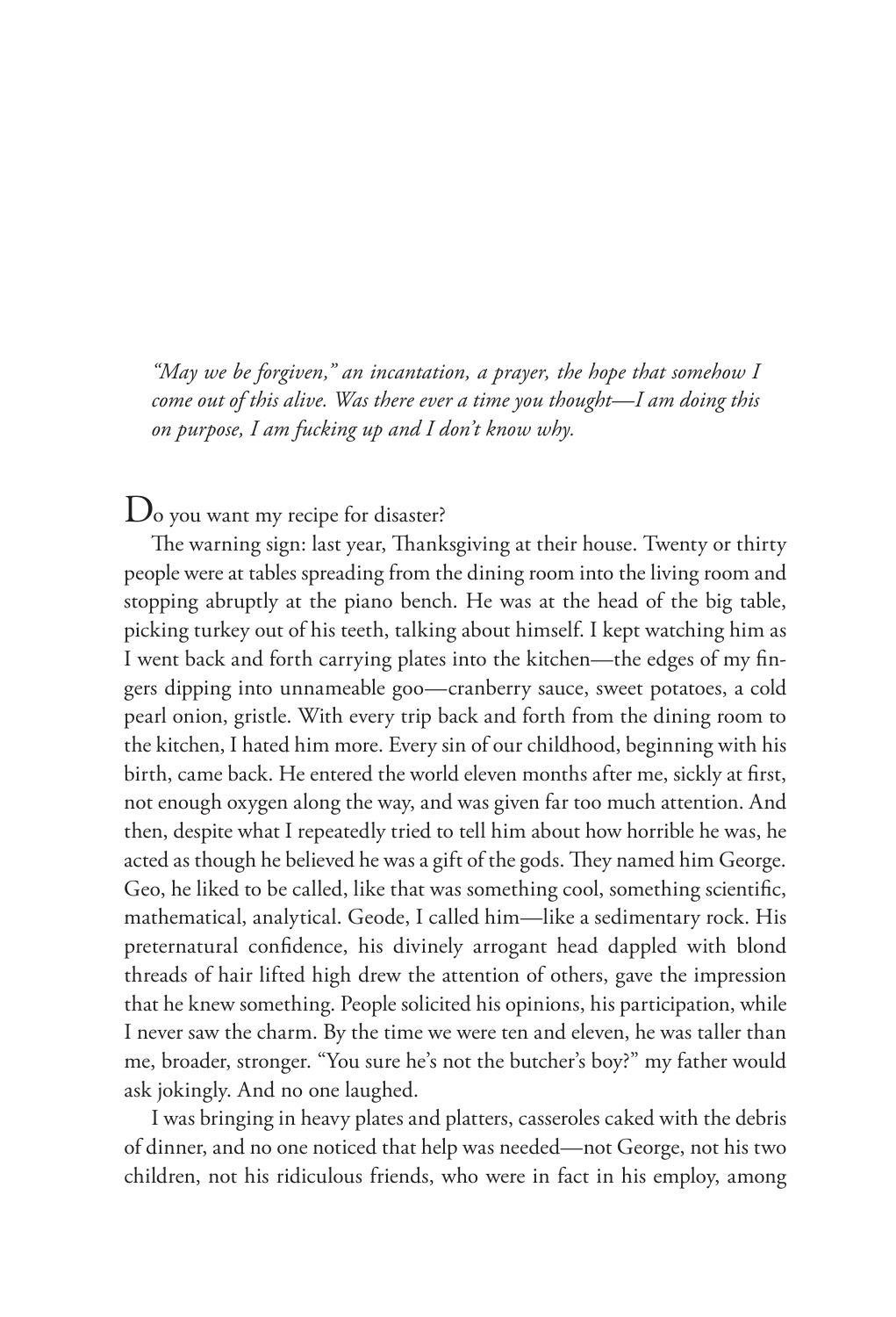them a weather girl and assorted spare anchormen and -women who sat stiffbacked and hair-sprayed like Ken and Barbie, not my Chinese-American wife, Claire, who hated turkey and never failed to remind us that her family used to celebrate with roast duck and sticky rice. George's wife, Jane, had been at it all day, cooking and cleaning, serving, and now scraping bones and slop into a giant trash bin.

Jane scoured the plates, piling dirty dishes one atop another and dropping the slimy silver into a sink of steamy soapy water. Glancing at me, she brushed her hair away with the back of her hand and smiled. I went back for more.

I looked at their children and imagined them dressed as Pilgrims, in black buckle-shoes, doing Pilgrim children chores, carrying buckets of milk like human oxen. Nathaniel, twelve, and Ashley, eleven, sat like lumps at the table, hunched, or more like curled, as if poured into their chairs, truly spineless, eyes focused on their small screens, the only thing in motion their thumbs— one texting friends no one has ever seen and the other killing digitized terrorists. They were absent children, absent of personality, absent of presence, and, except for holidays, largely absent from the house. They had been sent away to boarding schools at an age others might have deemed too young but which Jane had once confessed was out of a certain kind of necessity—there were allusions to nonspecific learning issues, failure to bloom, and the subtle implication that the unpredictable shifts in George's mood made living at home less than ideal.

In the background, two televisions loudly competed among themselves for no one's attention—one featuring football and the other the film *Mighty Joe Young.*

"I'm a company man, heart and soul," George says. "The network's President of Entertainment. I am ever aware, 24/7."

There is a television in every room; fact is, George can't bear to be alone, not even in the bathroom.

He also apparently can't bear to be without constant confirmation of his success. His dozen-plus Emmys have seeped out of his office and are now scattered around the house, along with various other awards and citations rendered in cut crystal, each one celebrating George's ability to parse popular culture, to deliver us back to ourselves—ever so slightly mockingly, in the format best known as the half-hour sitcom or the news hour.

The turkey platter was in the center of the table. I reached over my wife's shoulder and lifted—the tray was heavy and wobbled. I willed myself to stay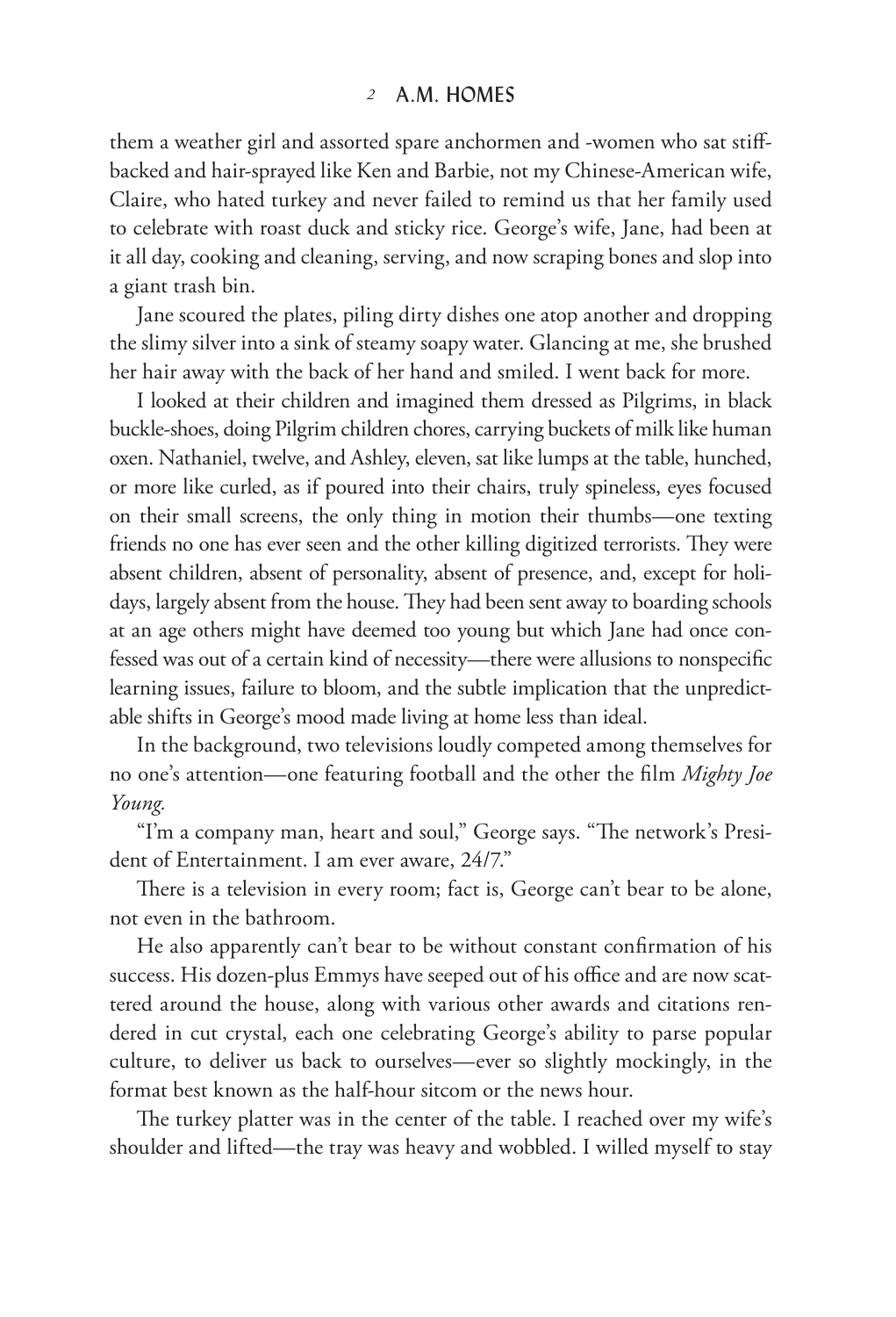strong and was able to carry out the mission while balancing a casserole of Brussels sprouts and bacon in the crook of my other arm.

The turkey, an "heirloom bird," whatever that means, had been rubbed, relaxed, herbed into submission, into thinking it wasn't so bad to be decapitated, to be stuffed up the ass with breadcrumbs and cranberries in some annual rite. The bird had been raised with a goal in mind, an actual date when his number would come up.

I stood in their kitchen picking at the carcass while Jane did the dishes, bright-blue gloves on, up to her elbows in suds. My fingers were deep in the bird, the hollow body still warm, the best bits of stuffing packed in. I dug with my fingers and brought stuffing to my lips. She looked at me—my mouth moist, greasy, my fingers curled into what would have been the turkey's g-spot if they had such things—lifted her hands out of the water and came towards me, to plant one on me. Not friendly. The kiss was serious, wet, and full of desire. It was terrifying and unexpected. She did it, then snapped off her gloves and walked out of the room. I was holding the counter, gripping it with greasy fingers. Hard.

Dessert was served. Jane asked if anyone wanted coffee and went back into the kitchen. I followed her like a dog, wanting more.

She ignored me.

"Are you ignoring me?" I asked.

She said nothing and then handed me the coffee. "Could you let me have a little pleasure, a little something that's just for myself?" She paused. "Cream and sugar?"

From Thanksgiving through Christmas and on into the new year, all I thought of was George fucking Jane. George on top of her, or, for a special occasion, George on the bottom, and once, fantastically, George having her from the back—his eyes fixed on the wall-mounted television—the ticker tape of news headlines trickling across the bottom of the screen. I couldn't stop thinking about it. I was convinced that, despite his charms, his excess of professional achievement, George wasn't very good in bed and that all he knew about sex he learned from the pages of a magazine read furtively while shitting. I thought of my brother fucking his wife—constantly. Whenever I saw Jane I was hard. I wore baggy pleated pants and double pairs of jockey shorts to contain my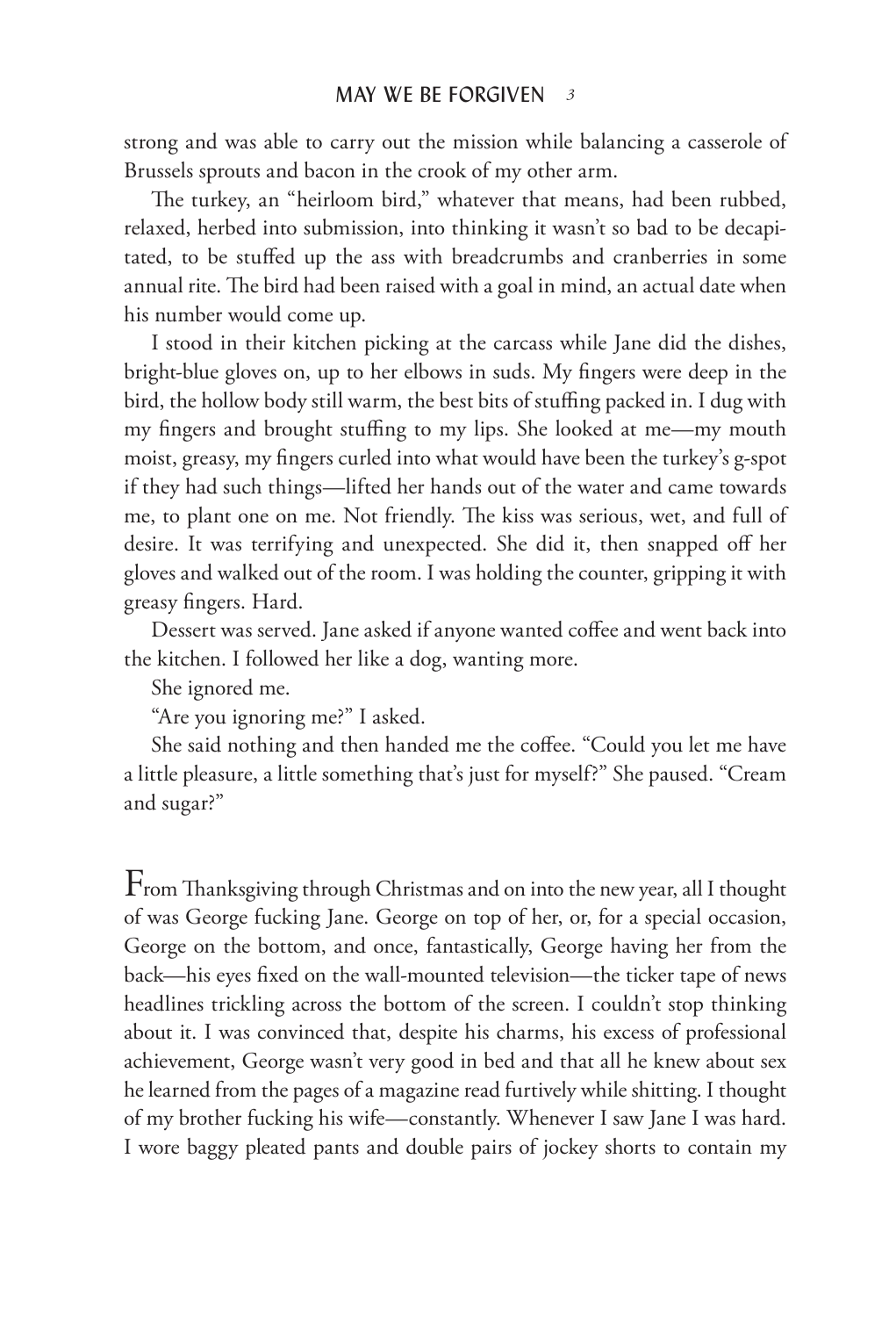treasonous enthusiasm. The effort created bulk and, I worried, gave me the appearance of having gained weight.

It is almost eight o'clock on an evening towards the end of February when Jane calls. Claire is still at the office; she is always at the office. Another man would think his wife was having an affair; I just think Claire is smart.

"I need your help," Jane says.

"Don't worry," I say, before I even know what the worry is. I imagine her calling me from the kitchen phone, the long curly cord wrapping around her body.

"He's at the police station."

I glance at the New York skyline; our building is ugly, postwar white brick, dull, but we're up high, the windows are broad, and there's a small terrace where we used to sit and have our morning toast. "Did he do something wrong?"

"Apparently," she says. "They want me to come get him. Can you? Can you pick your brother up?"

"Don't worry," I say, repeating myself.

Within minutes I'm en route from Manhattan to the Westchester hamlet George and Jane call home. I phone Claire from the car; her voice mail picks up. "There's some kind of problem with George and I've got to pick him up and take him home to Jane. I had my dinner—I left some for you in the fridge. Call later."

 $\rm A$  fight. On the way to the police station, that's what I'm thinking. George has it in him: a kind of atomic reactivity that stays under the surface until something triggers him and he erupts, throwing over a table, smashing his fist through a wall, or . . . More than once I've been the recipient of his frustrations, a baseball hurled at my back, striking me at kidney level and dropping me to my knees, a shove in my grandmother's kitchen hurling me backwards, through a full-length pane of glass as George blocks me from getting the last of the brownies. I imagine that he went out for a drink after work and got on the wrong side of someone.

Thirty-three minutes later, I park outside the small suburban police station, a white cake box circa 1970. There's a busty girlie calendar that probably shouldn't be in a police station, a jar of hard candy, two metal desks that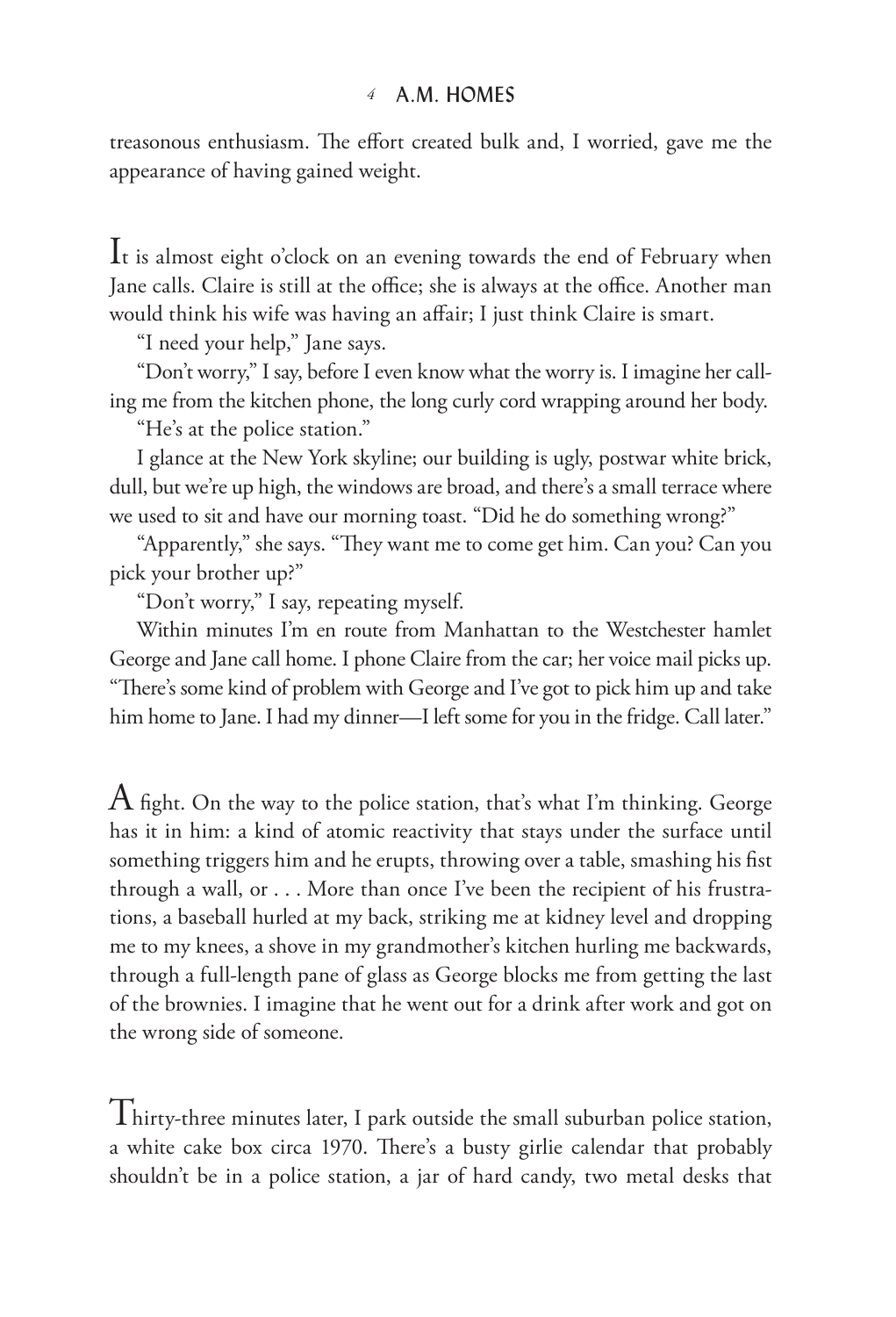sound like a car crash if you accidentally kick them, which I do, tipping over an empty bottle of diet Dr. Pepper. "I'm the brother of the man you called his wife about," I announce. "I'm here on behalf of George Silver."

"You're the brother?"

"Yes."

"We called his wife, she's coming to get him."

"She called me, I'm here to pick him up."

"We wanted to take him to the hospital but he wouldn't go; he kept repeating that he was a dangerous man and we should take him 'downtown,' lock him up, and be done with it. Personally, I think the man needs a doctor—you don't walk away from something like that unscathed."

"So he got into a fight?"

"Car accident, bad one. Doesn't appear he was under the influence, passed a breath test and consented to urine, but really he should see a doctor."

"Was it his fault?"

"He ran a red light, plowed into a minivan, husband was killed on impact, the wife was alive at the scene—in the back seat, next to the surviving boy. Rescue crew used the Jaws of Life to free the wife, upon release she expired."

"Her legs fell out of the car," someone calls out from a back office. "The boy is in fair condition. He'll survive," the younger cop says. "Your brother's in the rear, I'll get him."

"Is my brother being charged with a crime?"

"Not at the moment. There'll be a full investigation. Officers noted that he appeared disoriented at the scene. Take him home, get him a doctor and a lawyer—these things can get ugly."

"He won't come out," the younger cop says.

"Tell him we don't have room for him," the older one says. "Tell him the real criminals are coming soon and if he doesn't come out now they'll plug him up the bung hole in the night."

George comes out, disheveled. "Why are you here?" he asks me.

"Jane called, and besides, you had the car."

"She could have taken a taxi."

"It's late."

I lead George through the small parking lot and into the night, feeling compelled to take his arm, to guide him by his elbow—not sure if I'm preventing him from escaping or just steadying him. Either way, George doesn't pull away, he lets himself be led.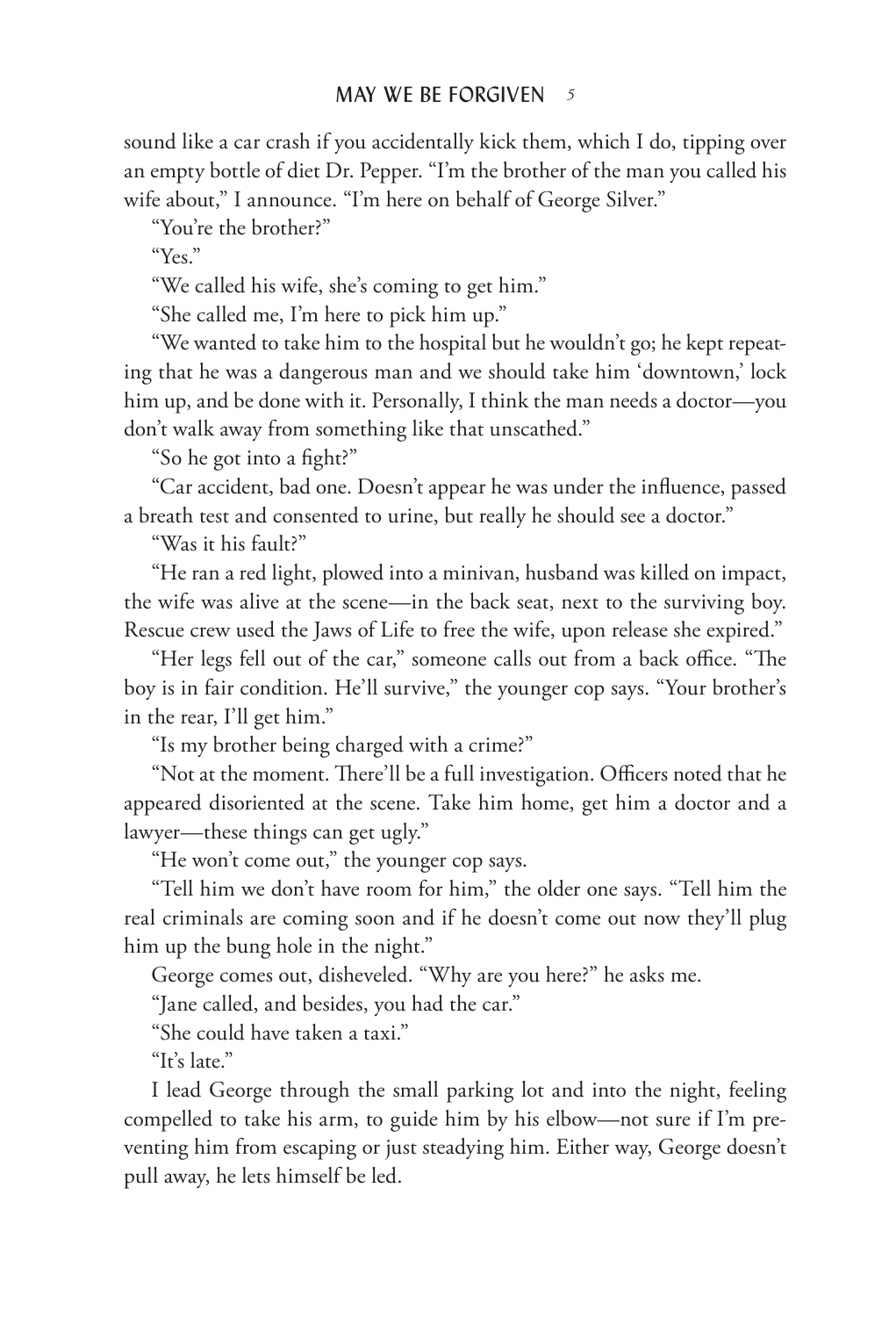"Where's Jane?" "At the house." "Does she know?" I shake my head no. "It was awful. There was a light." "Did you see the light?" "I think I may have seen it but it was like it didn't make sense." "Like it didn't apply to you?" "Like I didn't know." He gets into the car. "Where's Jane?" he asks again. "At the house," I repeat. "Buckle your belt."

Pulling into the driveway, the headlights cut through the house and catch Jane in the kitchen, holding a pot of coffee.

"Are you all right?" she asks when we are inside.

"How could I be," George says. He empties his pockets onto the kitchen counter. He takes off his shoes, socks, pants, boxers, jacket, shirt, undershirt, and stuffs all of it into the kitchen trash can.

"Would you like some coffee?" Jane asks.

Naked, George stands with his head tilted as if he's hearing something.

"Coffee?" she asks again, gesturing with the pot.

He doesn't answer. He walks from the kitchen through the dining room and into the living room, and sits in the dark—naked in a chair.

"Did he get into a fight?" Jane asks.

"Car accident. You'd better call your insurance company and your lawyer. Do you have a lawyer?"

"George, do we have a lawyer?"

"Do I need one?" he asks. "If I do, call Rutkowsky."

"Something is wrong with him," Jane says.

"He killed people."

There is a pause.

She pours George a cup of coffee and brings it into the living room along with a dish towel that she drapes over his genitals like putting a napkin in his lap.

The phone rings.

"Don't answer it," George says.

"Hello," she says.

"I'm sorry, he's not home right now, may I take a message?" Jane listens.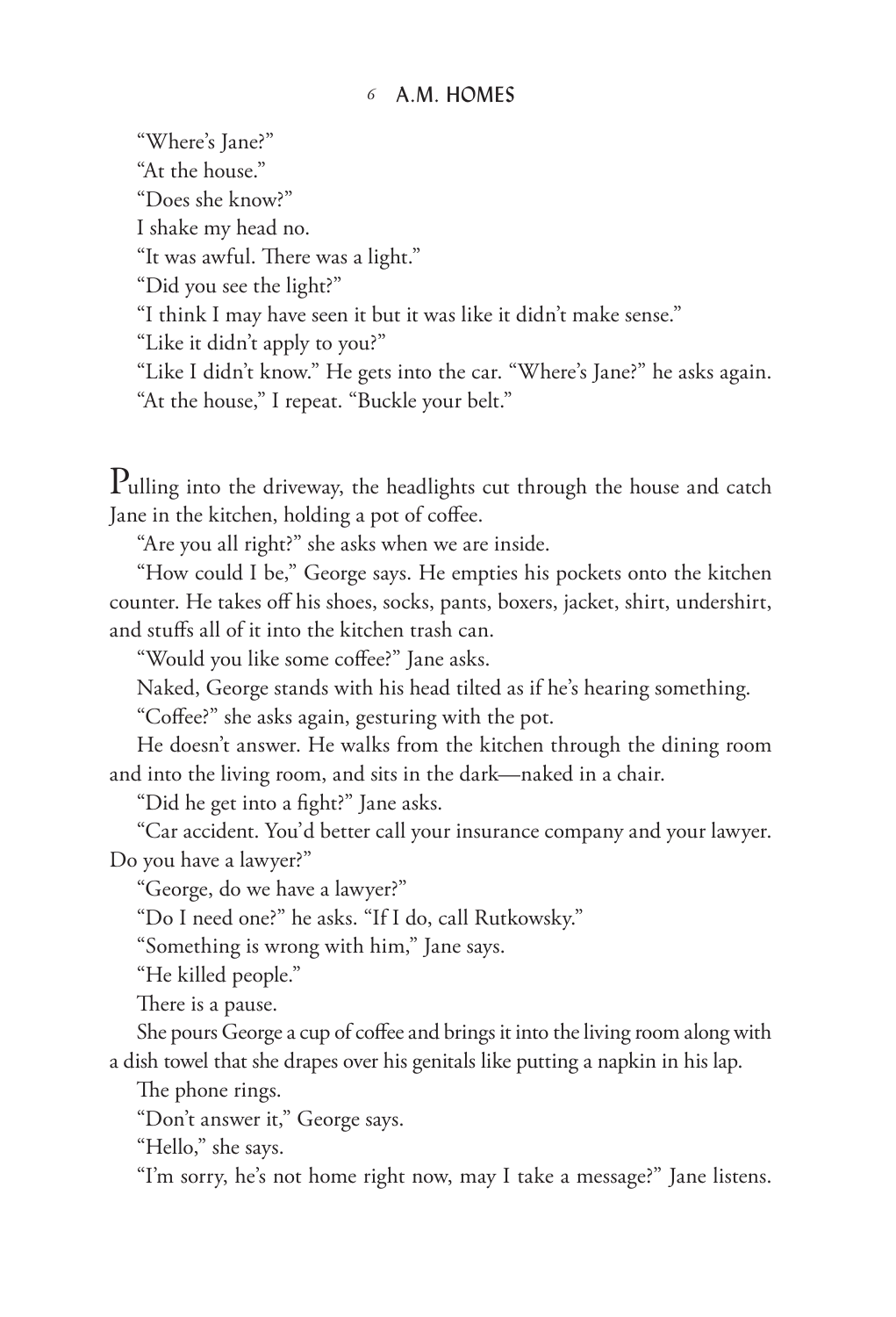## may we be forgiven *7*

"Yes, I hear you, perfectly clear," she says and then hangs up. "Do you want a drink?" she asks no one in particular, and then pours one for herself.

"Who was it?" I ask.

"Friend of the family," she says, and clearly she means the family that was killed.

For a long time he sits in the chair, the dish towel shielding his privates, the cup of coffee daintily on his lap. Beneath him a puddle forms.

"George," Jane implores when she hears what sounds like water dripping, "you're having an accident."

Tessie, the old dog, gets up from her bed, comes over, and sniffs it.

Jane hurries into the kitchen and comes back with a wad of paper towels. "It will eat the finish right off the floor," she says.

Through it all George looks blank, like the empty husk left by a reptile who has shed his skin. Jane takes the coffee cup from George and hands it to me. She takes the wet kitchen towel from his lap, helps him to stand, and then wipes the back of his legs and his ass with paper towels. "Let me help you upstairs."

I watch as they climb the steps. I see my brother's body, slack, his stomach sagging slightly, the bones of his hips, his pelvis, his flat ass—all so white they appear to glow in the dark. As they climb I see below his ass and tucked between his legs his low, pinkish-purple nut sack swaying like an old lion.

I sit on their couch. Where is my wife? Isn't Claire curious to know what happened? Doesn't she wonder why I am not home?

The room smells like urine. The wet paper towels are on the floor. Jane doesn't come back to clean up the pee. I do it and then sit back down on the sofa.

I am staring through the dark at an old wooden tribal mask made with hemp hair and a feather and laced with tribal beads. I'm staring at this unfamiliar face that Nate brought back from a school trip to South Africa, and the mask seems to be staring back as though inhabited, wanting to say something taunting me with its silence.

I hate this living room. I hate this house. I want to go home.

I text Claire and explain what's happened. She writes back, "I took advantage of your being gone and am still at the office; it sounds like you should stay the night in case things deteriorate further."

I dutifully sleep on the sofa with a small, smelly nap blanket covering my shoulders. Tessie, the dog, joins me, warming my feet.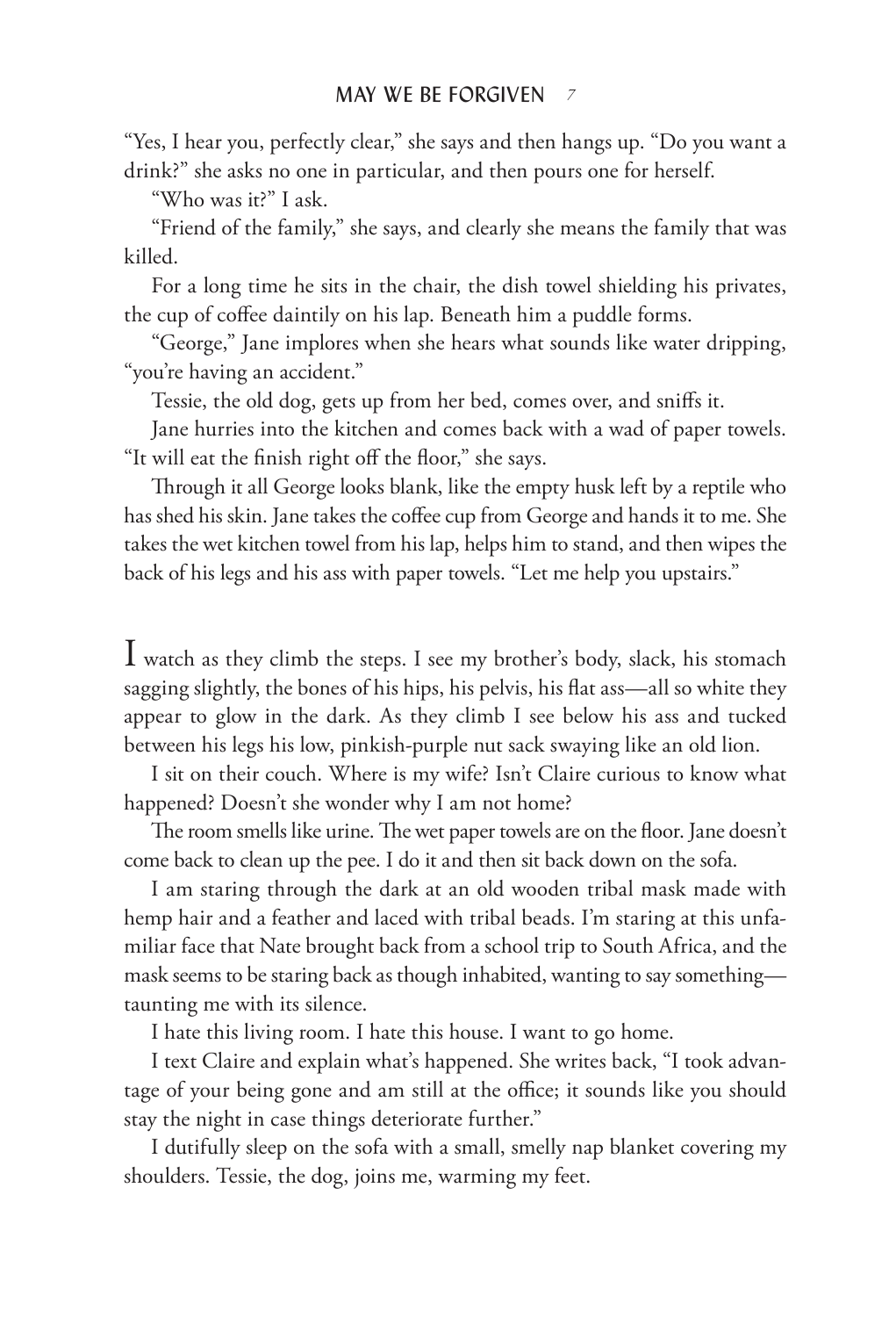In the morning there are hurried phone calls and hushed conversations; a copy of the accident report crawls out of the fax machine. We will take George to the hospital and they will look for something, some invisible explanation that will relieve him of responsibility.

"Am I going deaf or what the fuck is going on around here?" George wants to know.

"George," Jane says clearly. "We have to go to the hospital. Pack your bag." And he does.

I drive them. He sits next to me, wearing well-worn corduroy pants, a flannel shirt he's had for fifteen years. He's unevenly shaved.

I drive self-consciously, worried that his complacent mood might shift, that he might flash back, erupt, and try to grab the wheel. The seat belts are good, they discourage sudden movements.

"Simple Simon met a pieman, going to the fair. Said Simple Simon to the pieman, 'Let me taste your ware,'" George intones. "Simple Simon went a-fishing for to catch a whale; all the water he had got was in his mother's pail. Watch out," he says to me, "or you'll get what you asked for."

In the Emergency Room, Jane goes to the counter with their insurance information and the police report and explains that her husband was involved in a fatal car accident the evening before and appeared disoriented at the scene.

"That's not what happened," George bellows. "The fucking SUV was like a big white cloud in front of me, I couldn't see over it, couldn't see around it, I couldn't help but punch through it like a cheap piece of aluminum, like a fat fucking pillow. The airbag punched me back, slammed me, knocked the wind right outta me, and when I finally got out I saw people in the other car, pushed together like lasagna. The boy in the back didn't stop crying. I wanted to punch him, but his mother was looking at me, her eyes popping out of her head."

As George is talking, two large men make their way towards him from the rear. He doesn't see it coming. They grab him. He's strong. He fights back.

The next time we see George he's in a cubicle in the back of the Emergency Room, arms and legs tied to a gurney.

"Do you know why you're here?" a doctor asks him.

"I've got bad aim," George says.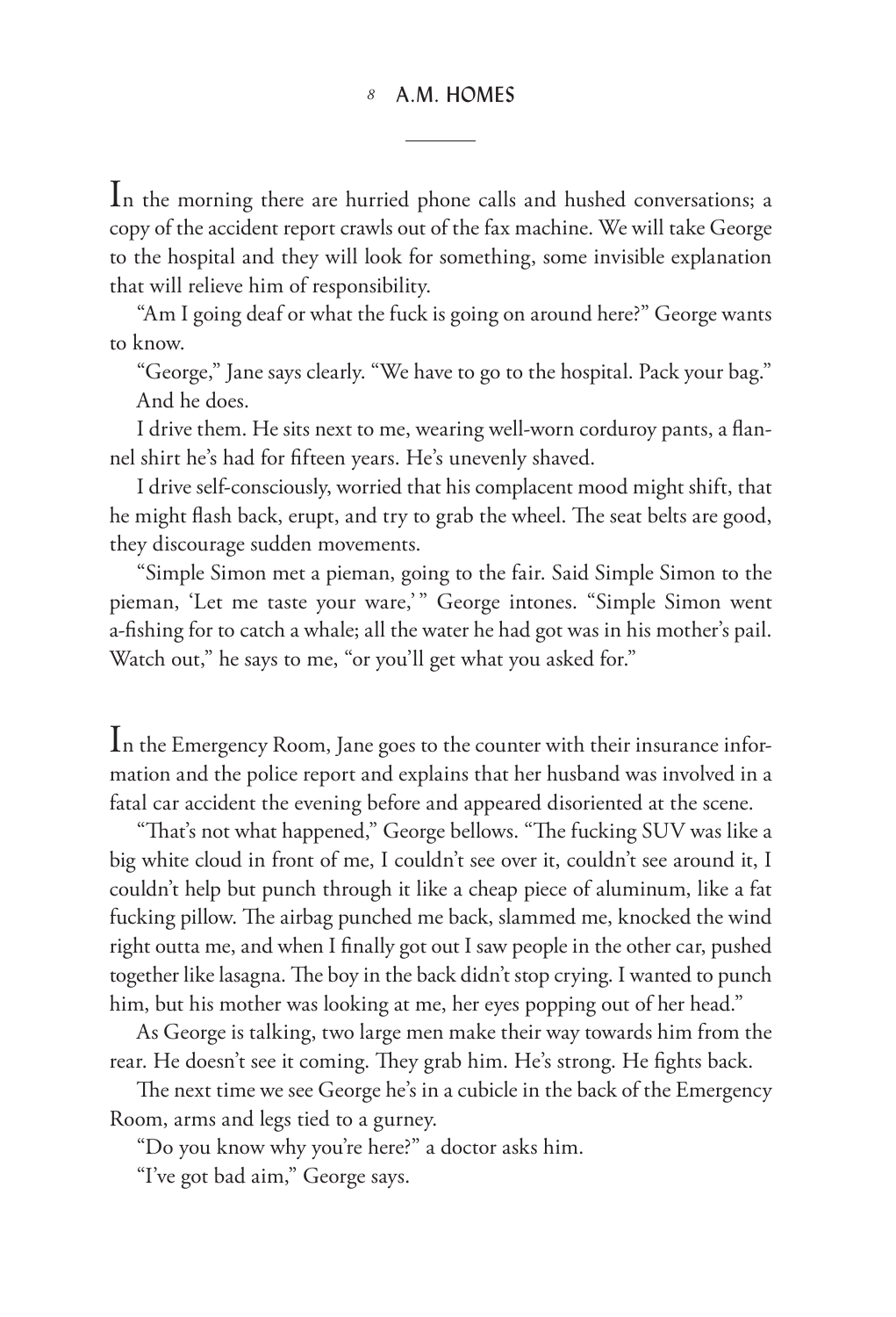"Can you remember what happened?"

"It's more like I'll never forget. I left work at about six-thirty, drove towards home, decided to stop for a bite, which is not something I normally do, but I was tired, I can admit that. I didn't see her. As soon as I realized I'd hit something, I stopped. I stayed with her. I held on to her. She was slipping out from under herself, fluid was leaking out, like a broken engine. I felt sick. And I hated her. I hated her for how stunned she looked, how gray, the pool forming beneath her—I didn't even know where exactly it was coming from. It started to rain. There were people with blankets—where did the blankets come from? I heard sirens. People in cars drove around us, I saw them staring."

"What is he talking about?" I ask, wondering whether I'm confused or George is entirely disoriented. "That's not what happened, that's not this accident, perhaps it's another one, but it's not his."

"George," Jane says. "I read the police report—that's not what happened. Are you thinking of something else? Something you dreamed or something you saw on television?"

George offers no clarification.

"Any history of mental or neurological symptoms?" the doctor asks. We all shake our heads. "What line of work are you in?"

"Law," George says. "I studied law."

"Why don't you leave him with us for now. We'll order some tests," the doctor says, "and then we'll talk further."

Again, I stay the night at George and Jane's house.

The next morning, on our way to see him, I wonder aloud, "Is this the right place for him, a psych ward?"

"It's the suburbs," she says. "How dangerous could a suburban psych ward be?"

He is alone in his room.

"Good morning," Jane says.

"Is it? I wouldn't know."

"Did you have your breakfast?" she asks, seeing the tray in front of him.

"It's dog food," he says, "Take it home to Tessie."

"Your breath stinks—did you brush your teeth?" I ask.

"Don't they do it for you?" George replies. "I've never been in a mental hospital before."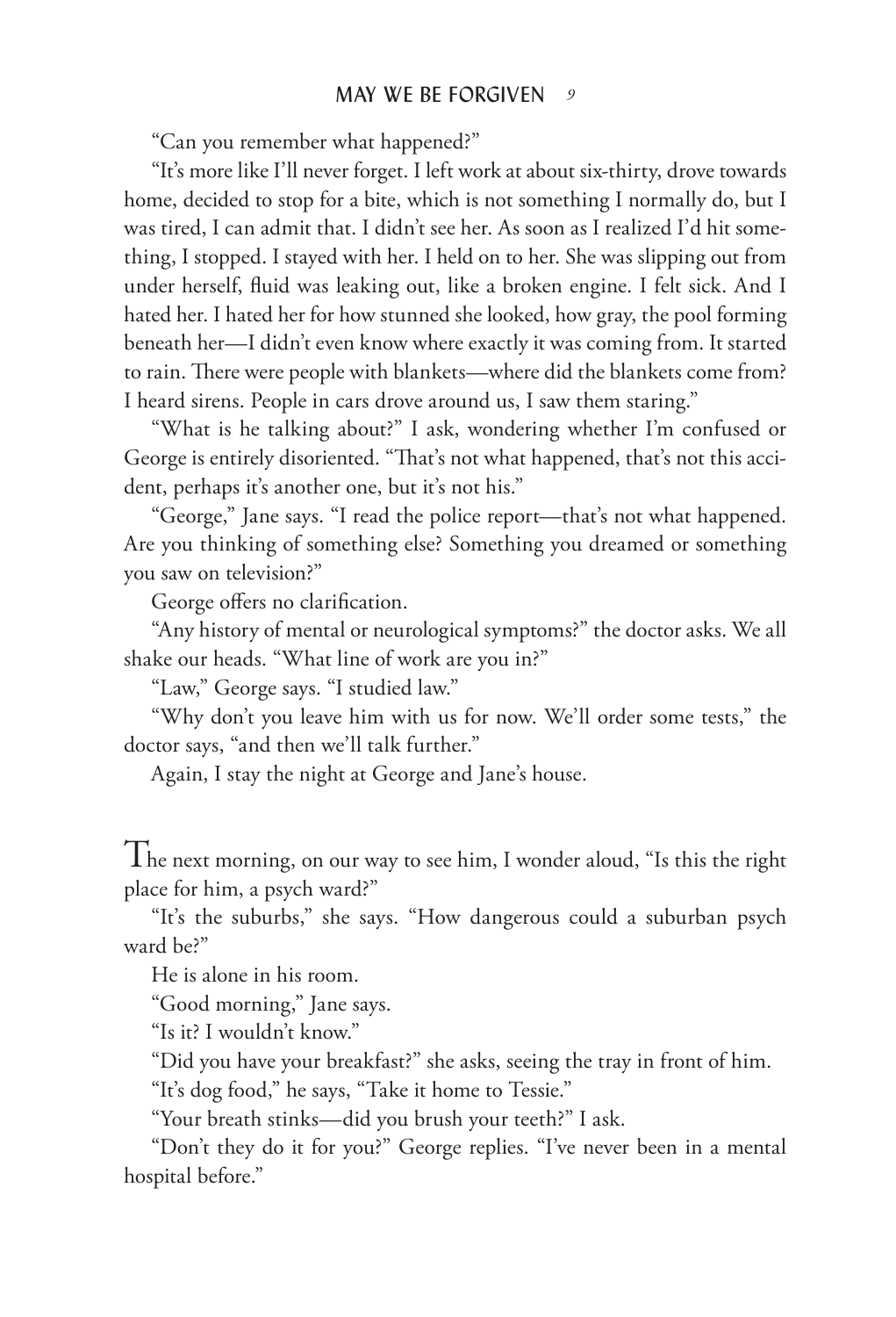"It's not a mental hospital," Jane says. "You just happen to be in the mental unit."

"I can't go into the bathroom," he says. "I can't look at myself in the mirror—I can't." He begins to sound hysterical.

"Do you need me to help you? I can help you clean up," Jane says, opening the toilet kit they have left for him.

"Don't make her do this," I say. "You're not an infant—snap out of it—stop acting like a zombie."

He begins to cry. I am surprised at myself for the tone I'm taking with him. I walk out of the room. As I leave, Jane is running water on a washcloth.

In the evening, after work, Claire comes to the hospital, bringing Chinese food from the city for the four of us. For someone of Chinese descent, Claire is surprisingly indiscriminate about Chinese food—as far as she's concerned, it's all the same, variations on a theme. We reheat it in the microwave marked "For Patient Use—No Medical Products." We clean our hands with the bottles of foaming cleanser that are on every wall of every room. I worry about putting anything down, touching any surfaces—suddenly I fear I could be eating deadly germs. I look into the Chinese food and see a worm, which I discreetly show Claire.

"It's not a worm, it's a grain of rice."

"It's larva," I whisper.

"You're nuts." She uses her fork to extract the grain of rice.

"Does rice have eyes?" I ask.

"It's pepper," she says, wiping the eyes off.

"Where did the food come from?" I ask.

"The place on Third Avenue that you used to like," she says.

"The one the health department closed?" I ask with a measure of alarm.

"You have a big trip coming up," Jane says, distracting us.

"I'm going to China for a few days," Claire says.

"No one goes to China for 'a couple of days,'" George growls. Claire does.

Refusing to eat, George will only allow himself to suck the hot mustard directly from the plastic packets—self-punishment. No one stops him. "More for me," I am tempted to say, but don't.

"When are you leaving?" Jane asks.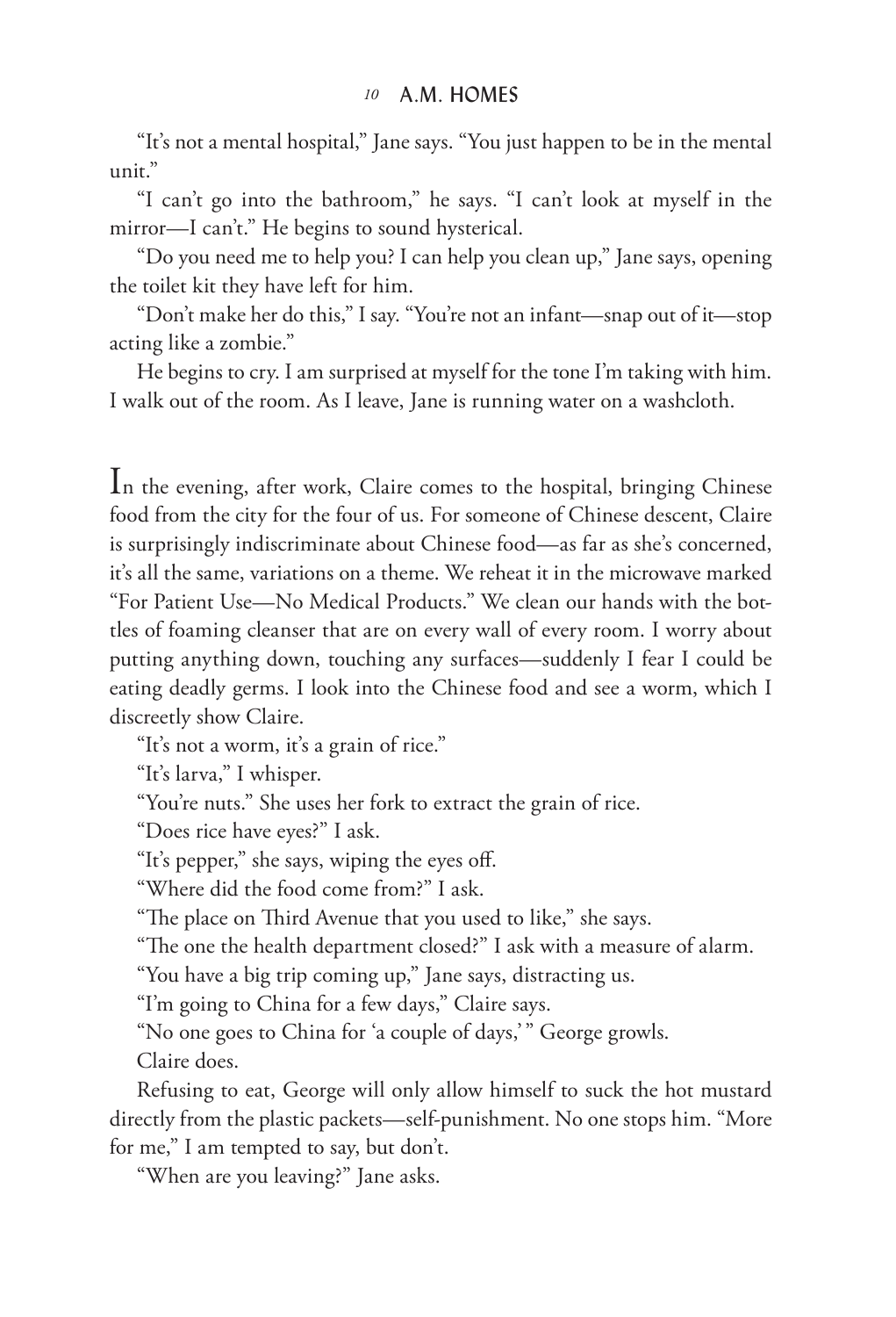"Tomorrow."

I pass another packet of mustard to George.

Later, in private, Claire asks me if George and Jane have a gun. "If not, they should get one," she says.

"What are you saying? They should get a gun? That's how you end up dead, you get a gun and then someone shoots you."

"I'm just saying that I wouldn't be surprised if Jane comes home one night and the family of the people George hurt are waiting for her. He destroyed their lives, and they're going to want something back. Stay with her, don't leave her alone; Jane is vulnerable," Claire says. "Imagine if it were you; if you went nuts, wouldn't you want someone to stay with me and keep an eye on the house?"

"We live in an apartment with a doorman. If I went crazy, you'd be fine."

"That's true. If anything happened to you, I'd be perfectly okay, but Jane is not me. She needs someone. Also, you should visit the surviving boy. The lawyer is going to tell you not to, but do it anyway—George and Jane need to know what they're dealing with. There is a reason I run Asia," Claire says. "I'm always thinking." She taps the side of her head. Think. Think. Think.

 $A$ nd so the next day I visit the boy, more out of a kind of familial guilt and less out of the need to calculate the impossible cost of making the boy "whole." I stop at the gift shop, where the selection is limited to brightly colored carnations, religious necklaces, and candy. I pick a box of chocolates and powderblue carnations. The boy is in the same hospital as George, in the pediatric unit—two floors higher. He is sitting up in bed, eating ice cream, his eyes fixed on the television—*SpongeBob SquarePants*. He is about nine years old, chunky, a single eyebrow arches across his face in the shape of the letter "M." His right eye is blackened, and a large patch on the side of his head has been shaved, and there's a meaty purple line of stitches exposed to the air. I give the gifts to the woman sitting with the boy, who tells me that he is doing as well as can be expected, there is always someone with him, a relative or one of the nurses.

"How much does he remember?" I ask.

"All of it," the woman says. "Are you from the insurance company?"

I nod—is a nod the same as a lie?

"Do you have everything you need?" I ask the boy.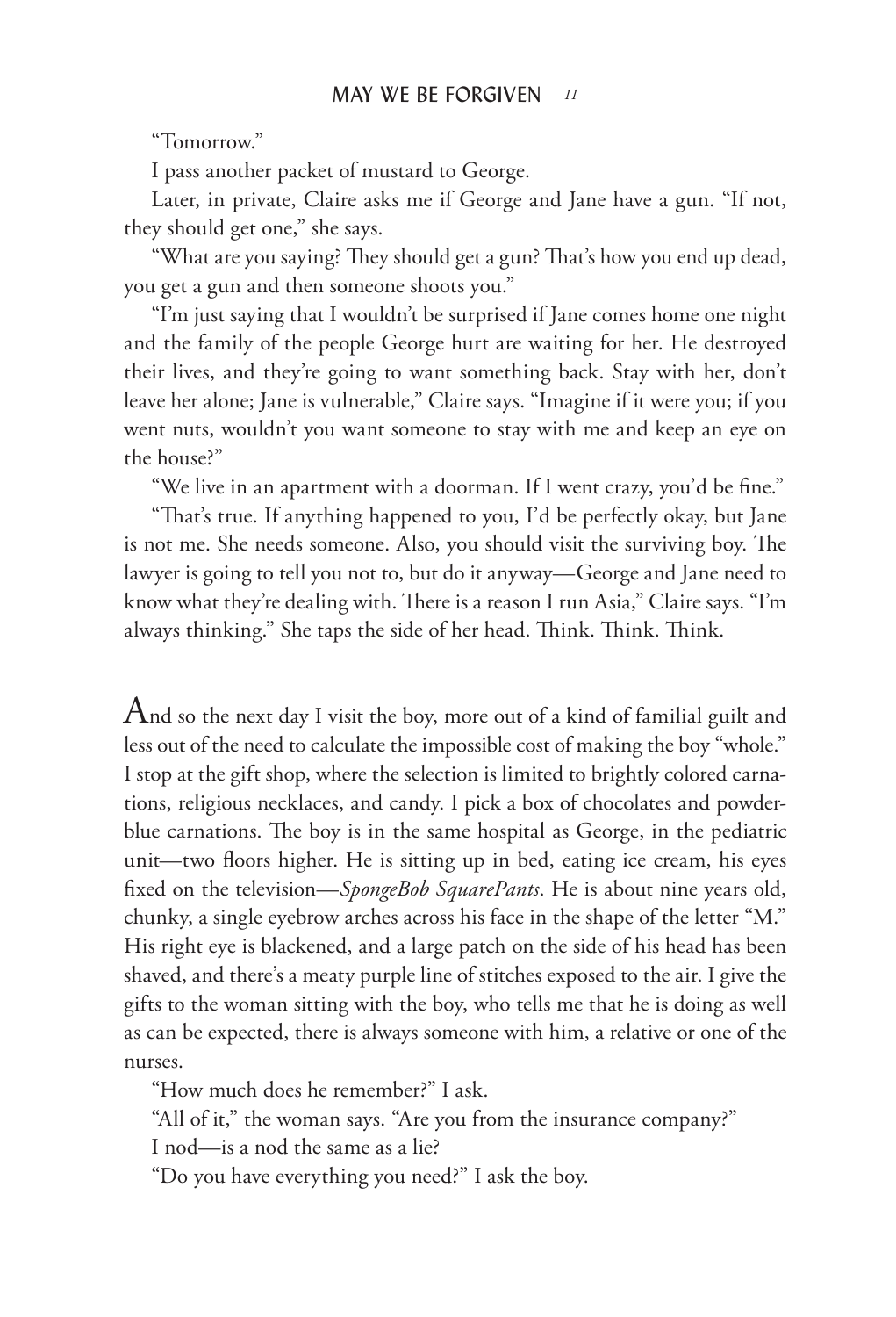He doesn't answer.

"I'll come back again in a few days," I say, anxious to leave. "If you think of anything, you'll let me know."

It's funny how quickly something becomes a routine, a way of doing business. I stay with Jane, and it is as though we are playing house. That night I take out the trash and lock the door; she makes a snack and asks if I'll come upstairs. We watch a little television and read. I read whatever it was that George had been reading, his newspapers and magazines, *Media Age, Variety, The Economist,* and a big history of Thomas Jefferson that sits beside the bed.

The accident happens and then it happens. It doesn't happen the night of the accident or the night we all visit. It happens the night after that, the night after Claire tells me not to leave Jane alone, the night after Claire leaves for China. Claire goes on her trip, George goes downhill, and then it happens. It's the thing that was never supposed to happen.

The evening visit to the hospital goes badly. For reasons that are not clear, George is locked in a padded room, his arms bound to his body. Jane and I take turns peering through the small window. He looks miserable. Jane asks to go in and see him, the nurse cautions her against it, but she insists. Jane goes to him, calls his name. George looks up at her; she sweeps his hair out of his face, wipes his furrowed brow; and he turns on her, pins her with his body and bites her again and again, her face, her neck, her hands, breaking the skin in several places. The aides rush in and pull him off of her. Jane is taken downstairs and treated in the Emergency Room, her wounds are cleaned and dressed and she's given some kind of a shot, like a rabies vaccination.

We go back to the house. Jane heats hundred-calorie brownies in the microwave, I scoop no-fat ice cream onto them, she sprays them with zerocalorie whipped cream, and I cheer them further with chocolate sprinkles. We snack in silence. I take out the trash and change out of my clothes, the same clothes I've been wearing for days, and put on a pair of his pajamas.

I hug her. I want to be comforting. I am in his pajamas, she is still dressed. I don't think anything will happen. "I apologize," I say, without knowing what I am saying. And then she is against me, she puts her hands on the sides of her skirt and slides it down. She pulls me towards her.

There was a time when I almost told Claire about Thanksgiving—in fact I tried to tell her, one night after sex, when I was feeling close to her. As I started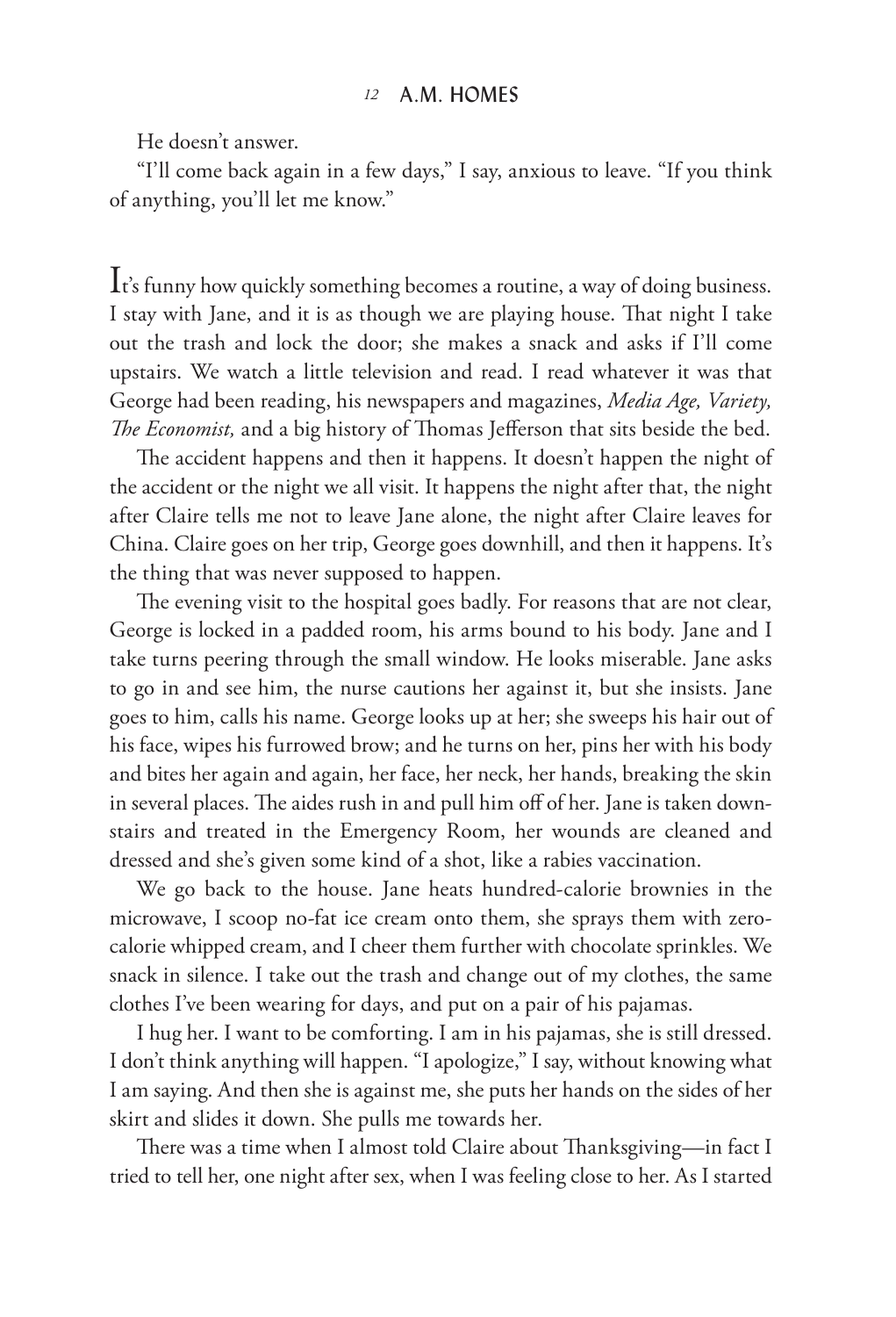to tell the story, Claire sat up straight and pulled the sheet tight against her body, and I backed away from what I was about to say. I changed it. I left out the kiss and just mentioned something about Jane brushing against me.

"You were in her way and she was trying to get past you and not get to you," Claire said.

I didn't mention that I felt the head of my cock pressing against my sister-in-law's hips, her thighs pressed together.

"Only you would think she was making a pass," Claire said, disgusted.

"Only me," I repeated. "Only me."

Jane pulls me to her; her hips are narrow. My hand slides down into her panties. It is a new jungle. She sighs. The feel of her, this private softness, is incredible. And I'm thinking, this is not really happening—is it?

Her mouth is on me; she reaches for something, some kind of cream, it starts cold and then goes warm. She strokes me, looking me in the eye. And then again her mouth is on me and there is no way to say no. She pulls my pajamas out from under, is quickly upon me, riding me. I explode.

Drenched in her scent, but too shaken to shower or to fall asleep in their bed, I wait until she is asleep and then go downstairs, to the kitchen, and wash myself with dish soap. I am in my brother's kitchen at three in the morning, soaping my cock at his sink, drying myself with a towel that says "Home Sweet Home." It happens again in the morning, when she finds me on the sofa, and then again in the afternoon, after we visit George. "What's the story with your hand?" George asks Jane the next day, noticing her bandages. He's back in his room, with no memory of the night before.

Jane starts to cry.

"You look like hell," he says. "Get some rest."

"It's been a difficult time," I say.

That evening we open a bottle of wine and do it again, more slowly, deliberately, intentionally.

The hospital lets him out, or more likely he simply decides to leave. Inexplicably, he is able to walk out unnoticed in the middle of the night. He comes home in a taxi, using money that he's found at the bottom of his pocket. He can't find his keys so he rings the bell and the dog barks.

Maybe I heard that part—the dog barking.

Or maybe he didn't ring the bell and maybe the dog didn't bark. Maybe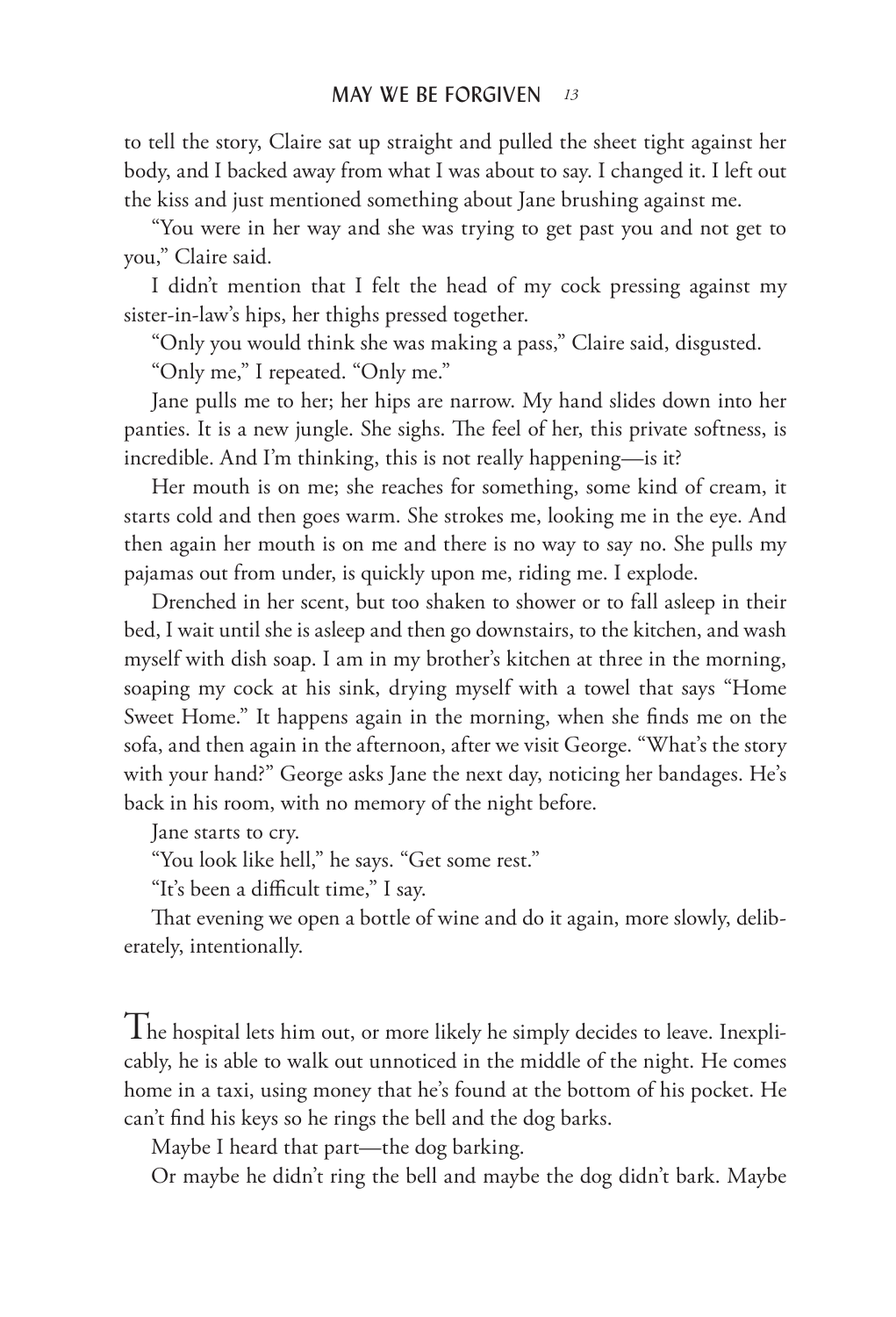George took the spare key from inside the fake rock in the garden by the door, and, like an intruder, he came silently into his own house.

Maybe he came upstairs thinking he'd crawl into his bed, but his spot was taken. I don't know how long he stood there. I don't know how long he waited before he lifted the lamp from her side of the bed and smashed it onto her head.

That's when I woke up.

She is screaming. The one blow isn't enough. She tries to get up; the lamp isn't even broken. George looks at me and then picks the lamp up again and swings it at her. The porcelain vase that is the base explodes against her head. By then I am out of bed. He tosses aside what remained of the lamp—blood streaming down his fingers—picks up the telephone, and throws it to me.

"Call it in," he says.

I stand facing him, wearing his pajamas. We are the same, like mimes, we have the same gestures, the same faces, the family chin, my father's brow, the same mismatched selves. I am staring at him, not knowing how this is going to work out. A disturbing gurgling sound prompts me to dial the phone.

Accidentally, I drop the phone. I bend to pick it up, and my brother's foot catches me under the chin, kicking me hard; my head snaps back. I am down as he leaves the room. I see his hospital gown under his clothes, hanging out like some kind of tail. I hear George's heavy footfall as he goes down the stairs. Jane is making an alarming noise. I reach across the floor, pull the phone towards me, and dial "0." I dial "0" like it is a hotel, like I expect someone to answer. There is a long recording, a kind of spoken word essay about what the "0" button can do for you, and I realize it will be forever before a real person comes on. I hang up and after several shaky attempts am able to dial "911."

"A woman has been beaten. Hurry," I say, and give them the address.

I pull myself to standing, go into the bathroom, and get a washcloth, as though that will help, as though I can wipe the blood away. I can't even find the spot; her head is a mash, blood and hair and bone and lamp, and I just hold the washcloth and wait.

It takes forever. The fire truck comes first. The house shakes as it pulls up. I leave Jane and go to the window. They come across the grass in full fire gear, hats and coats, immune to the predawn spray of the irrigation system.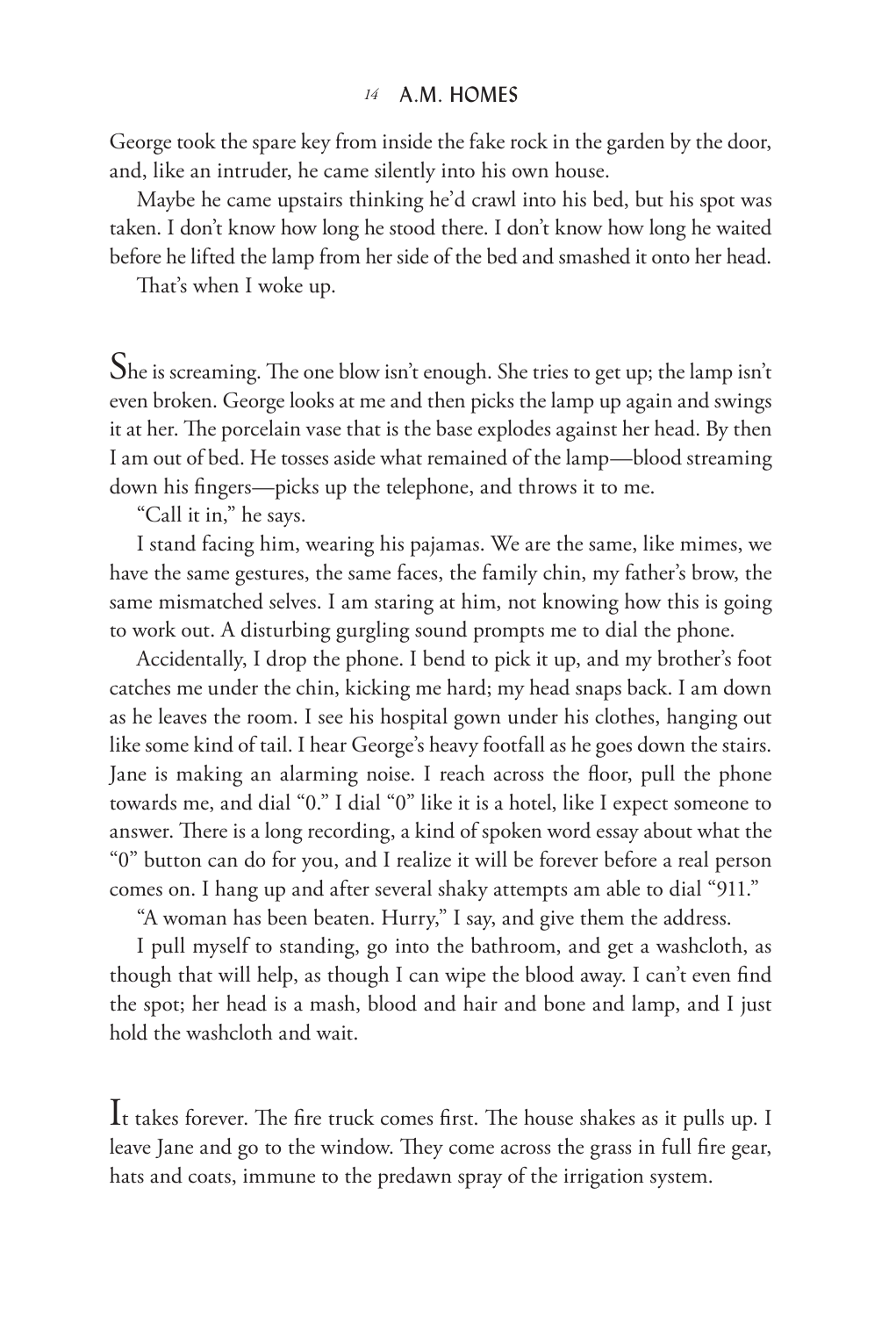I don't know if he opens the door or they come in of their own accord.

"Upstairs," I shout.

Quickly they are upon her. One stands apart, talking as if narrating into his radio. "We've got a middle-aged woman, open head injury with exposed matter; bring long board, full air, medic bag; request paramedic and police support. Who is this woman?" the narrator asks.

"Jane. My brother's wife."

"Do you have a driver's license or other identification for her?"

"Her purse is downstairs."

"Relevant medical information, allergies, underlying conditions?"

"Does Jane have any medical problems?" I shout down.

"A lamp hit her on the head," my brother says.

"Anything else?"

"She takes a fuck of a lot of vitamins," George says.

"Is she pregnant?" the narrator asks.

Just the question makes me weak.

"She shouldn't be," George says, and I can't help but think that's got an edge to it.

"Stabilize the neck," one of the firemen says.

"It's not her neck, it's her head," I say.

"Stand back," the narrator says.

The paramedics arrive, slip an orange board under Jane, tape her to it with what looks like duct tape, and wrap her head in gauze— she looks like a mummy, a battle casualty, or maybe a Shriner en route to a convention.

Jane makes a noise, a low guttural growl, as five of them lift her and carry her out, leaving a trail of sterile debris and heavy footprints. Turning the corner, they knock into the banister, and with a crack it snaps. "Sorry." They are out the kitchen door and into the back of the ambulance faster than you might think.

George is in the kitchen drinking a cup of coffee. There's blood on his hands and flecks of something on his face, pieces of the lamp—shards. "No parking on the grass," he says to the first police officer who arrives. "Please inform your troops."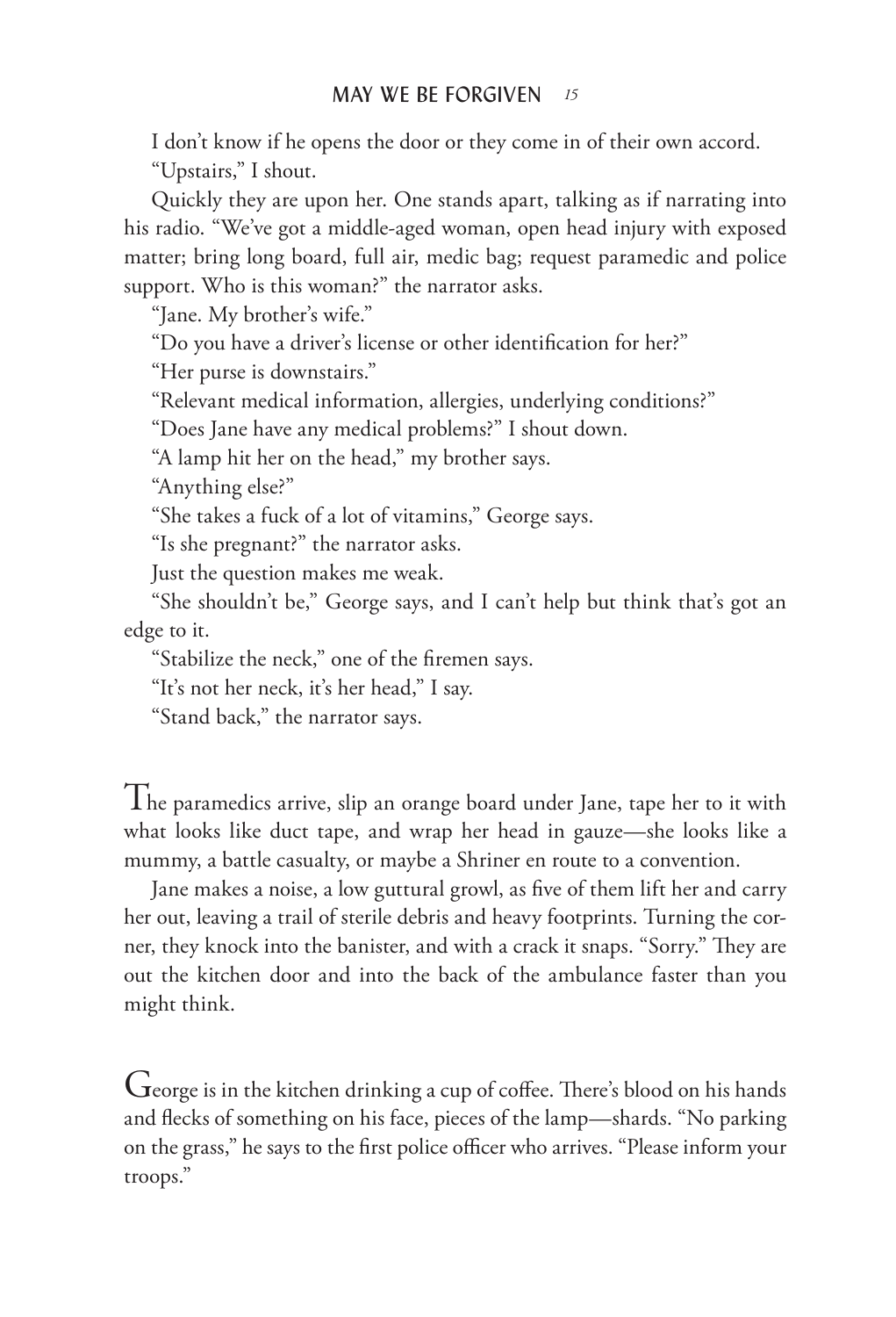"Which one of you is Mr. Silver?" the cop asks. I assume he must be a detective because he is not wearing a uniform.

We both raise our hands, simultaneously: "I am."

"Let's see some identification."

George fumbles as if looking for his, flapping the hospital gown.

"We're brothers," I say. "I'm the elder."

"So—who did what to whom?" He's got his notebook out.

George sips his coffee.

I say nothing.

"It's not a complicated question; either way we'll dust the lamp for prints. Dust," the detective calls out. "Get a full evidence team." He coughs. "So is there anyone else home, anyone else we should be looking for? If it wasn't one of you that clocked her with the lamp, maybe the person who did it is still in the house, maybe there's another victim to be found." He pauses, waiting for someone to say something.

The only sound is the tick-tock of the kitchen clock. I almost lose it when the cuckoo pops out— cuckoo, cuckoo, cuckoo, six times. "Rake the house," the detective shouts to his men. "Make sure there's nobody else. Any evidence—bag it. That includes the lamp."

He turns his attention back to us. "It's Monday morning, I got out of bed to come here. My wife gives it to me every Monday morning, no questions asked, she likes me to start the week happy, so I'm not exactly feeling fondly towards you."

"What the fucking fuck are you fucking thinking, you fuck," George blurts.

Two large cops move to block the kitchen door. Suddenly there is no exit. "Cuff him," the detective says.

"I wasn't talking to you," George says, "I was talking to my brother." George looks at me. "And those are my pajamas," he says. "Now you've gone and done it."

"I'm not going to be able to help you this time," I say.

"Have I committed a crime?" George asks.

"Hard to know, isn't it," one of the cops says, cuffing him.

"Where are you taking him?" I ask.

"Is there a particular place you'd like him to go?"

"He was in the hospital. He must have walked out last night—notice the gown under his clothes?"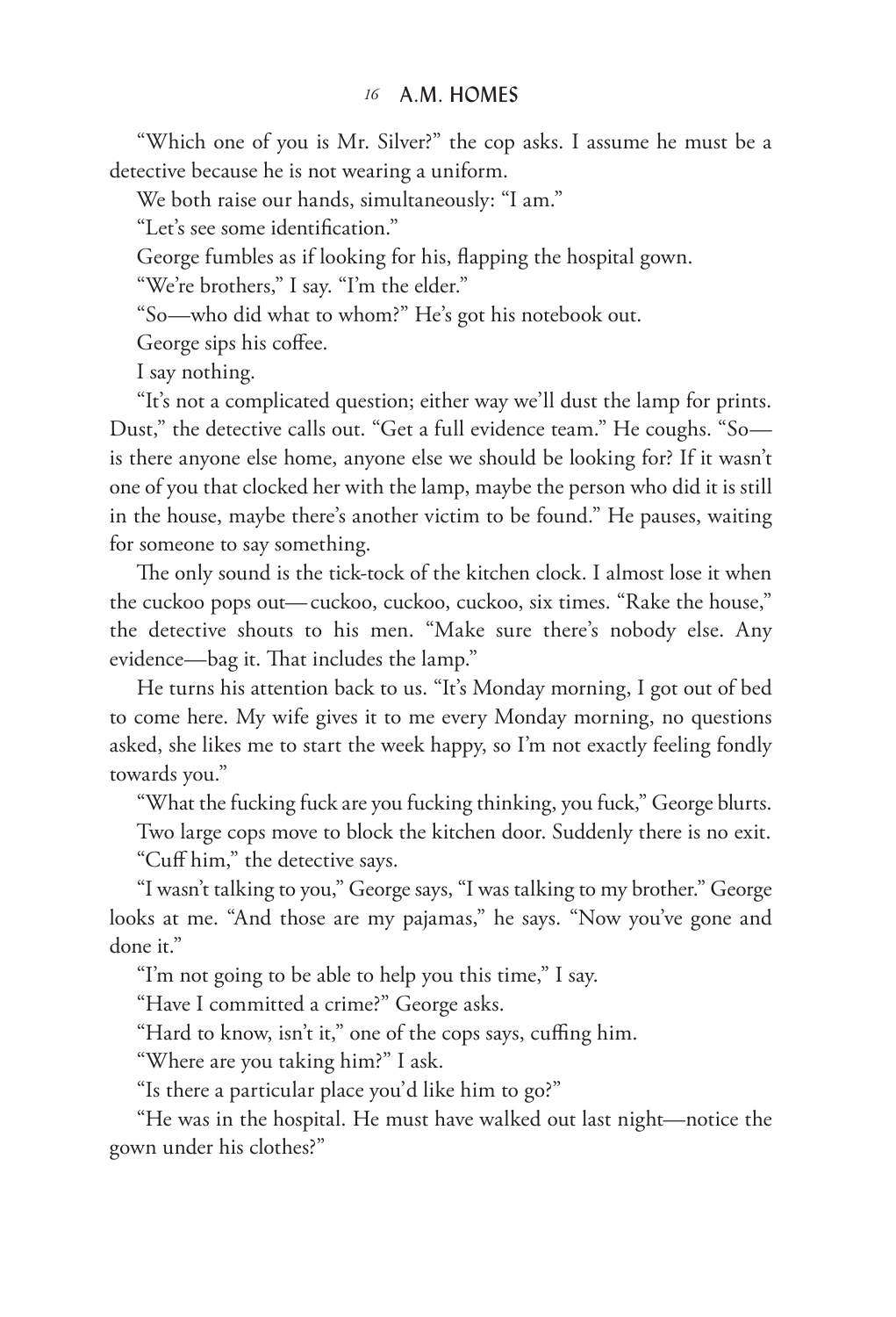### MAY WF BF FORGIVEN 17

"So he eloped?" I nod. "And how did he get home?" "I don't know." "I fucking walked, in the fucking dark. Pussy Licker."

The ambulance takes Jane, the cops take George, I'm left behind with an officer waiting for the evidence team. I start to go upstairs, the cop stops me: "Crime scene," he says.

"Clothing," I say, flapping my pajama legs—actually George's pajama legs.

He escorts me up to the bedroom, which looks like a tornado hit, the lamp in pieces on the floor, blood, the bed undone. I change out of my brother's pajamas, and without a word to the wise, I borrow George's clean clothes, still in the dry cleaner's plastic bag hanging off the closet door.

"Leave the dirties in the room," the cop says. "You never know what'll come into play."

"You're right," I say, and we go back downstairs.

As the cop follows me down, I feel strangely like a suspect. It occurs to me that it would be smart to call George's lawyer and update him on the turn of events, but I can't remember his name. I'm also wondering if the cop is somehow watching me, if I should be worried about making fast moves, reaching for anything and so on. Also, how do I get away from him in order to make a private phone call?

"I think I'll go put some laundry in the dryer."

"Wait," the cop says. "That you can do later. Wet clothes stay wet."

"Okey-dokey." I sit at the kitchen table and casually pick up the phone and go through the caller ID, thinking the lawyer's name is there and will ring a bell. Bingo—Rutkowsky.

"Okay if I use the phone?"

"It's your nickel."

"Okay if I step outside?"

He nods.

"Did I get you at a bad time?" I ask when Rutkowsky, the lawyer, answers. "Who is this?"

"Silver, Harry Silver, George Silver's brother."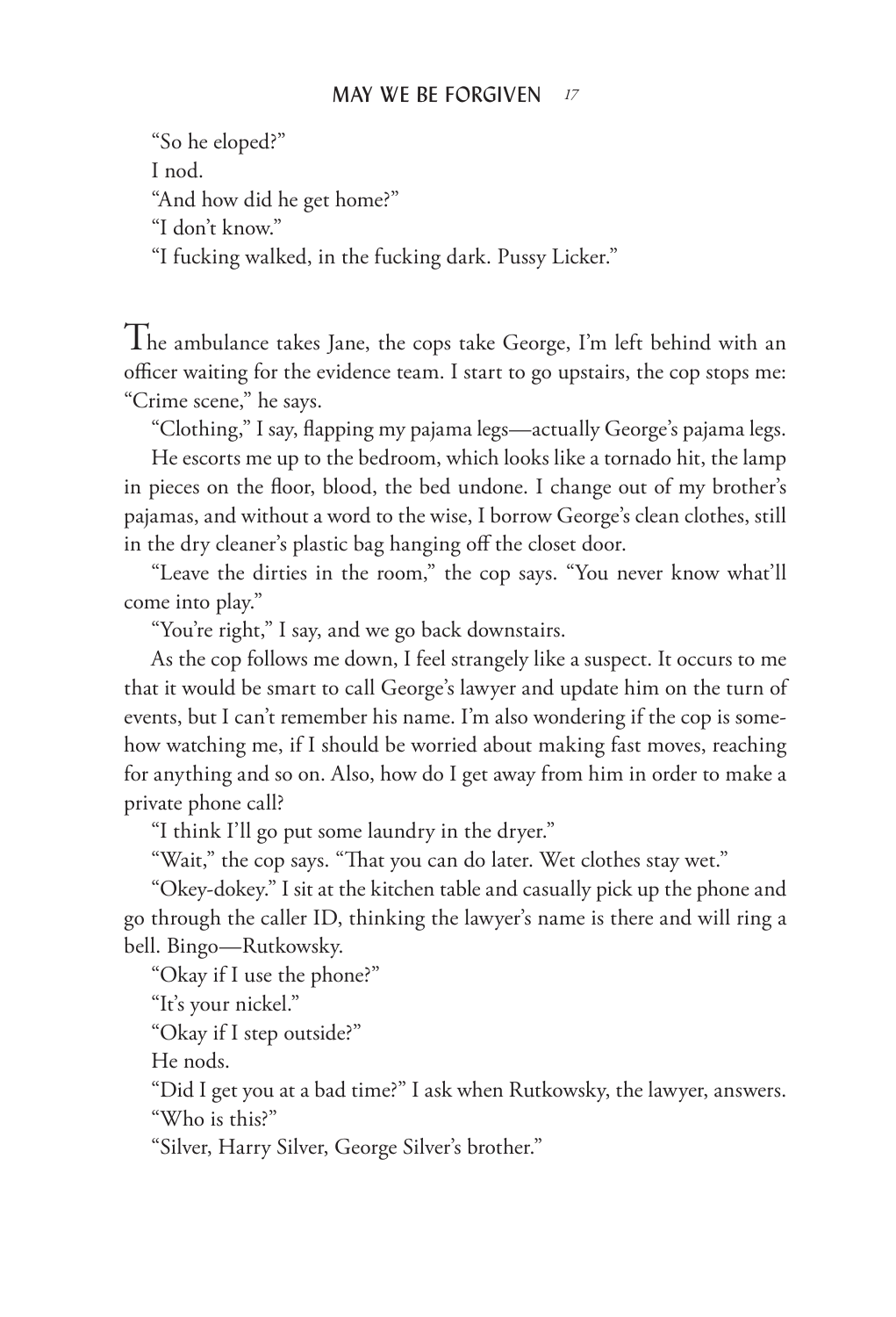"I'm on my way into court," the lawyer says.

I'm standing in the front yard, barefoot in the wet grass. "There have been developments." I pause. "George walked out of the hospital last night, and Jane has been injured, a lamp got her on the head. The police are here, waiting for an evidence team, and . . ."

"How come you're there?"

"I was asked to keep Jane company while my brother was in the hospital." "Where is Jane?"

"She's off to the hospital."

"And George?"

"They've taken him as well."

"Is there the sense that the crime is serious?"

"Yes."

"When the police come, follow them even if they ask you to leave, you go wherever they go. Don't allow them to move anything, and if they ask you to touch or move anything, keep your hands in your pockets. They can take photos, they can pick up things with tweezers and put them in baggies."

"The neighbors are watching out their windows."

"I'll meet you at the house at four-thirty; until then, don't disturb the scene."

"I'll leave a key under the fake rock by the front door, in case I'm not back."

"Where are you going?"

"The hospital."

"Let me have your cell in case I need you."

I give him the number and he hangs up. In my head I hear Jane's voice: "Condoms?"

Yes. And where are they now? Gone, used, finished, dropped in the kitchen trash, loaded with jism.

I go back into the house. "Mind if I make a fresh pot of joe?"

"I won't stop you," the cop says. "Was that dog always here?" The cop points to Tessie, who is licking the water from my feet. Her bowl is dry. "That's Tessie."

I give the dog fresh water and kibble.

The evidence team suits up on the front lawn, laying out white Tyvek onesies and then climbing into them as if mounting a hazmat operation, complete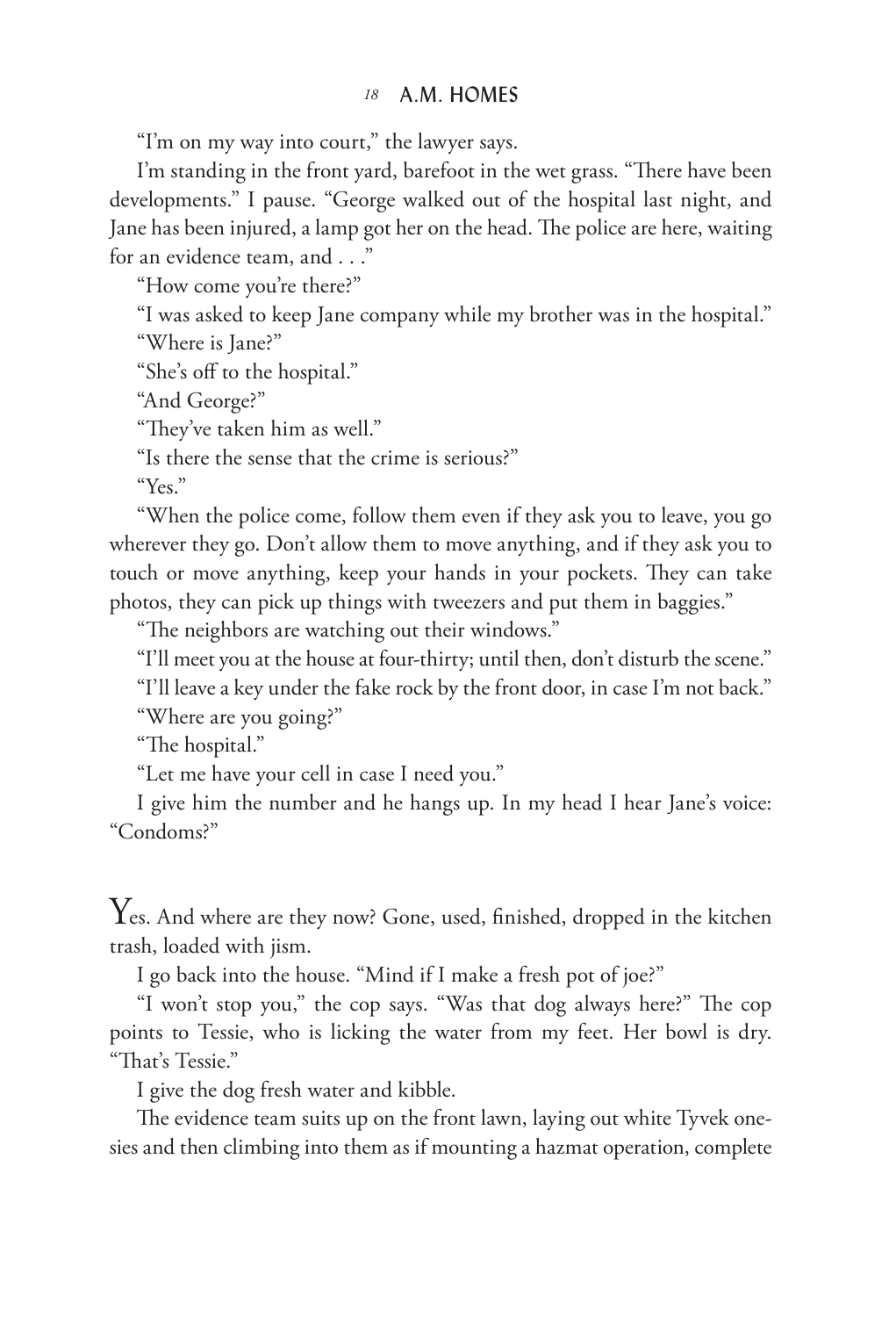with booties and latex gloves. "No, really, it's okay," I say. "We're not contagious and the carpet's already wrecked." They don't respond. "Coffee anyone?" I ask, holding up my mug. Usually I don't drink coffee, but this morning I'm already on my fourth cup; I've got my reasons. As directed, I follow them from room to room. "So you use film and digital?"

"Yep," the photographer says, snapping away.

"That's really interesting. And how do you know what to photograph?"

"Sir, if you could please stand back."

Before they leave, the cop takes out his notebook. "A couple of queries before I go. There are some blank spots, holes in the story."

"Like what?"

"Were you having sex with her when your brother came home?"

"I was sleeping."

"Have you been having a relationship with your brother's wife?"

"I am here because my brother has been in the hospital."

"And your wife?"

"She's in China. It was my wife's suggestion that I stay with my brother's wife."

"How would you describe your relationship with your brother?"

"Close. I remember when they bought the house. I remember helping them pick things out—the kitchen tiles. After the accident, I comforted Jane."

The cop slaps his notebook closed. "All right, then, we know where to find you."

When the cop leaves, I discover Jane's purse on the front hall table and go through it, pocketing her cell phone, house keys, and, inexplicably—lipstick. Before I put her lipstick in my pocket, I open it, sweeping "Sweet Fuchsia" across my lips.

From the car, I call Claire in China. "There's been an accident; Jane has been injured."

"Should I come home tomorrow?"

In China tomorrow is today, and where we are today is tomorrow there. "Stay where you are," I say. "It's too complicated."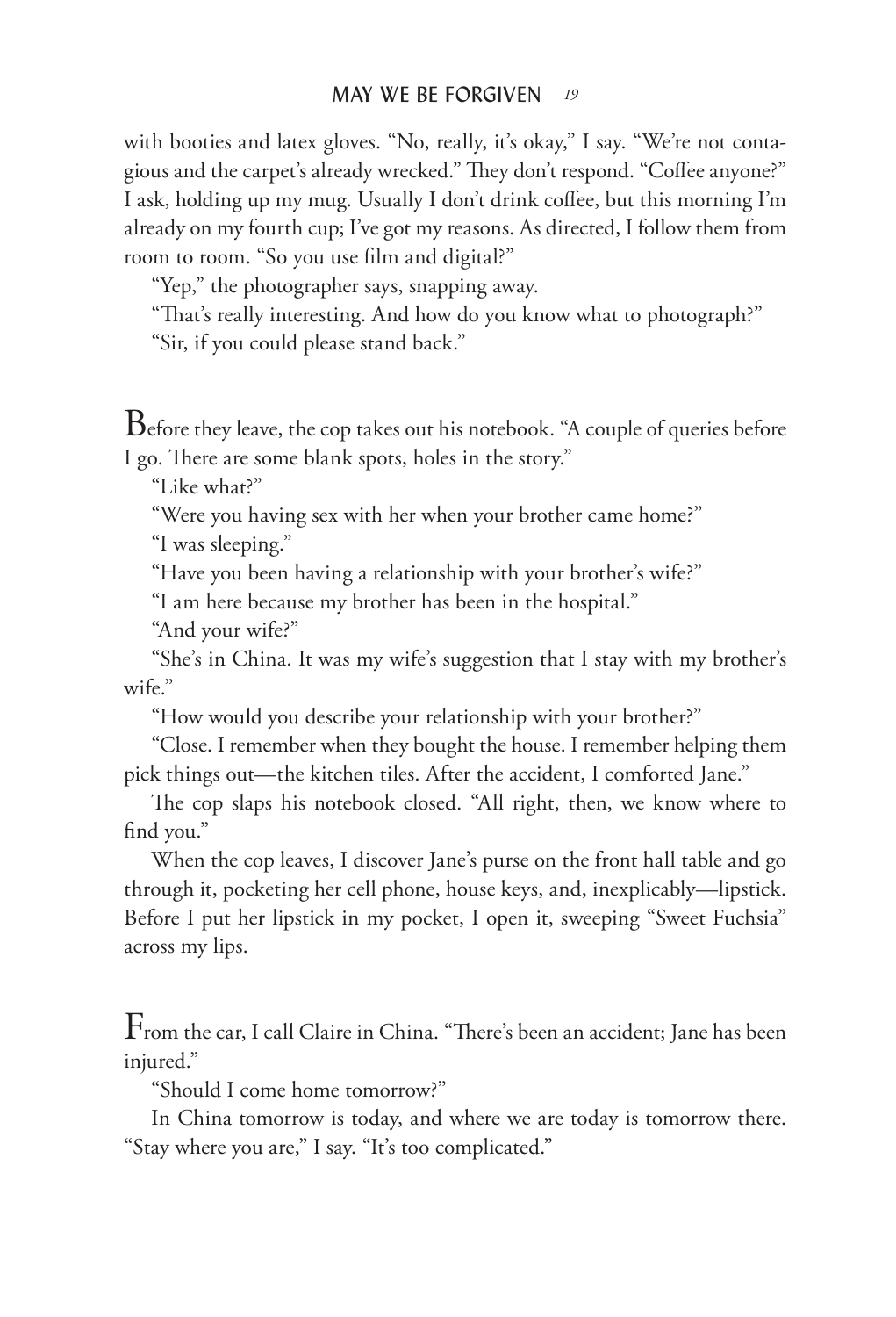Why was Claire so willing to let me go? Why did she send me into Jane's arms? Was she testing me? Did she really trust me that much?

"I'm going to the hospital now and will call again when I know more." A pause. "How's work?"

"Fine. I've been feeling punk, I ate something strange."

"Maybe a worm?"

"Call me later."

When I get to the hospital, they tell me Jane is in surgery and George is still in the Emergency Room, shackled to a gurney in the rear.

"You stupid fuck," he says when I part the curtain.

"What happened to your face?" I point to a row of fresh stitches above his eye.

"Call it a welcome-back present."

"I fed the dog and stayed until the cops were finished, and then I called your lawyer—he's coming later."

"They don't want me back on account of how I 'ran away.' It's not like anyone told me what the checkout policy was and that I needed some sort of permission to go."

A hospital housekeeper passes through with a metal mop and bucket.

"Is he contagious?"

"No, just violent; come in," I say.

A young male doctor wheels in with an enormous lighted magnifying glass. "I am Chin Chow and I am here to pluck your face." The doctor leans over him, plucking shards from his face. "You've got no tits," George tells the doctor.

"And that is a good thing," Chin Chow says.

I go to the nurses' station. "My brother has stitches in his head—they weren't there when he left the house this morning."

"I'll make a note that you'd like the doctor to speak with you."

I go back to George, his face now a polka-dotted canvas of bloody red spots. "Chow Fun fucking plucked me, trying to get me to confess: 'Oh, so what bring you here today? You have rough night at home?' He fucking dug holes in my face with no anesthesia. 'Stop,' I said a hundred times. 'Stop. Stop. Stop.' 'Oh, you a big baby, cry, cry, cry. You a big boy now, act like a man.' That was no doctor, that was an undercover agent, trying to pry a confession out of me."